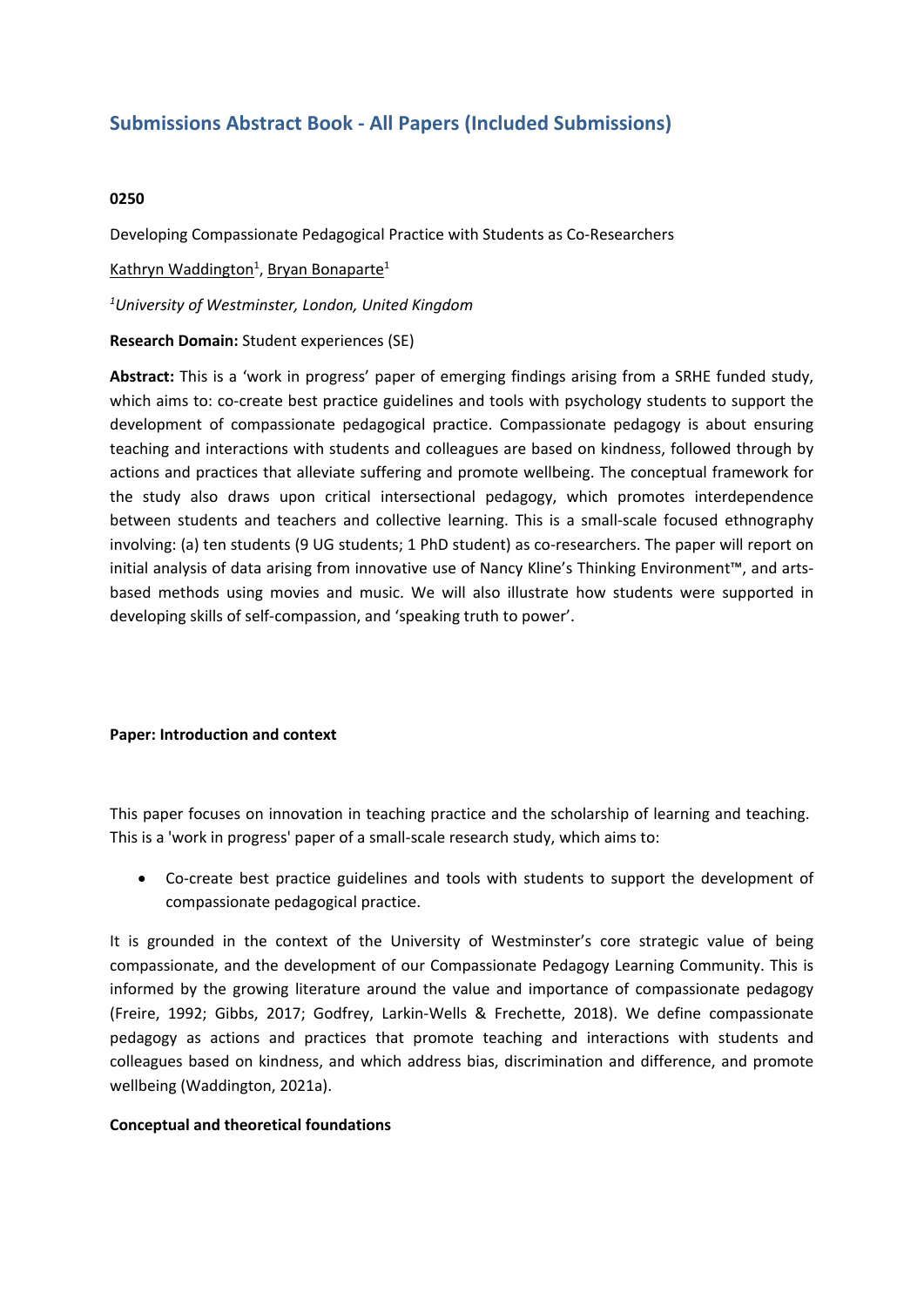The conceptual framework for the research draws upon: (i) critical compassionate pedagogy – which encourages educators to critique institutional and classroom practices that ideologically place students at disadvantaged positions, and also involves teachers-as-researchers being self-reflective of their actions (Waddington, 2021a); and (ii) intersectional compassionate pedagogy – which promotes interdependence between students and teachers, difficulties and differences are not erased, and where the aim is to bring them as much as possible into the light of collective learning (Godfrey et al., 2018).Theoretically the research draws upon critical lenses of compassion, which include: (i) compassion as narrative; (ii) compassion as interpersonal work; and (iii) seeing compassion through student lenses. It also draws upon applied psychology – which includes an understanding of the science of mindful self-compassion, <sup>a</sup> systems psychodynamic approach, and <sup>a</sup> commitment to work together to change organisational culture (Nowlan, 2021; Waddington, 2019; 2021a; Waddington & Kaplan, 2021).

## **Research methodology**

This is <sup>a</sup> focused-ethnography, which is typified by short-term fieldwork, researchers with insider or background knowledge of the cultural group, and intensive methods of data collection and recording (Wall, 2015). In this study we are also participant observers of our teaching and research practices, which requires systematic reflexive analysis of our subjective understandings and ontological assumptions (Harland, 2014).

The main data collection takes place from September – December 2021 during the semester one teaching period, using <sup>a</sup> range of empirical materials and approaches. These include Nancy Kline's (2009) Thinking Environment™, reflexive researcher journals, field notes, participant and nonparticipant classroom observations, interviews, documentary analysis, student stories and personal narratives. Reflexive thematic analysis (Braun & Clarke, 2020) guides data analysis, and preliminary data collection is underway in the form of reflexive writing. Other preparatory work includes:

- *March 2021 Compassion: What do you see:* <sup>a</sup> student panel comprising UG, PG and PhD students; this marked the beginning of recruitment of students as co-researchers, and development of the concept of 'seeing compassion through student lenses'.
- *May 2021 Time to Think Foundation Course:* both authors as lead academic researchers attended this course in order to develop innovative Thinking Environment™ methods of data collection with students as co-researchers and equal thinking partners.
- *July 2021 Critical Reflections on Ripples of Compassion:* University of Westminster Centre for Education and Teaching Innovation (CETI) workshop to develop tools for developing compassionate pedagogy arising from *Towards the Compassionate University* (Waddington, 2012b).

# **Ethical considerations**

The study is conducted in line with the University's *Code of Practice Governing the Ethical Conduct of Research.* Students receive supportive peer supervision from the University's Interfaith Advisor (external to the research team, and appropriately trained) to enable and support them in 'speaking truth to power'. Students also receive resources to help them to develop skills of self-compassion (Nowlan, 2021). A steering group holds the researchers to account regarding the British Psychological Society's (2018) *Code of Ethics and Conduct.*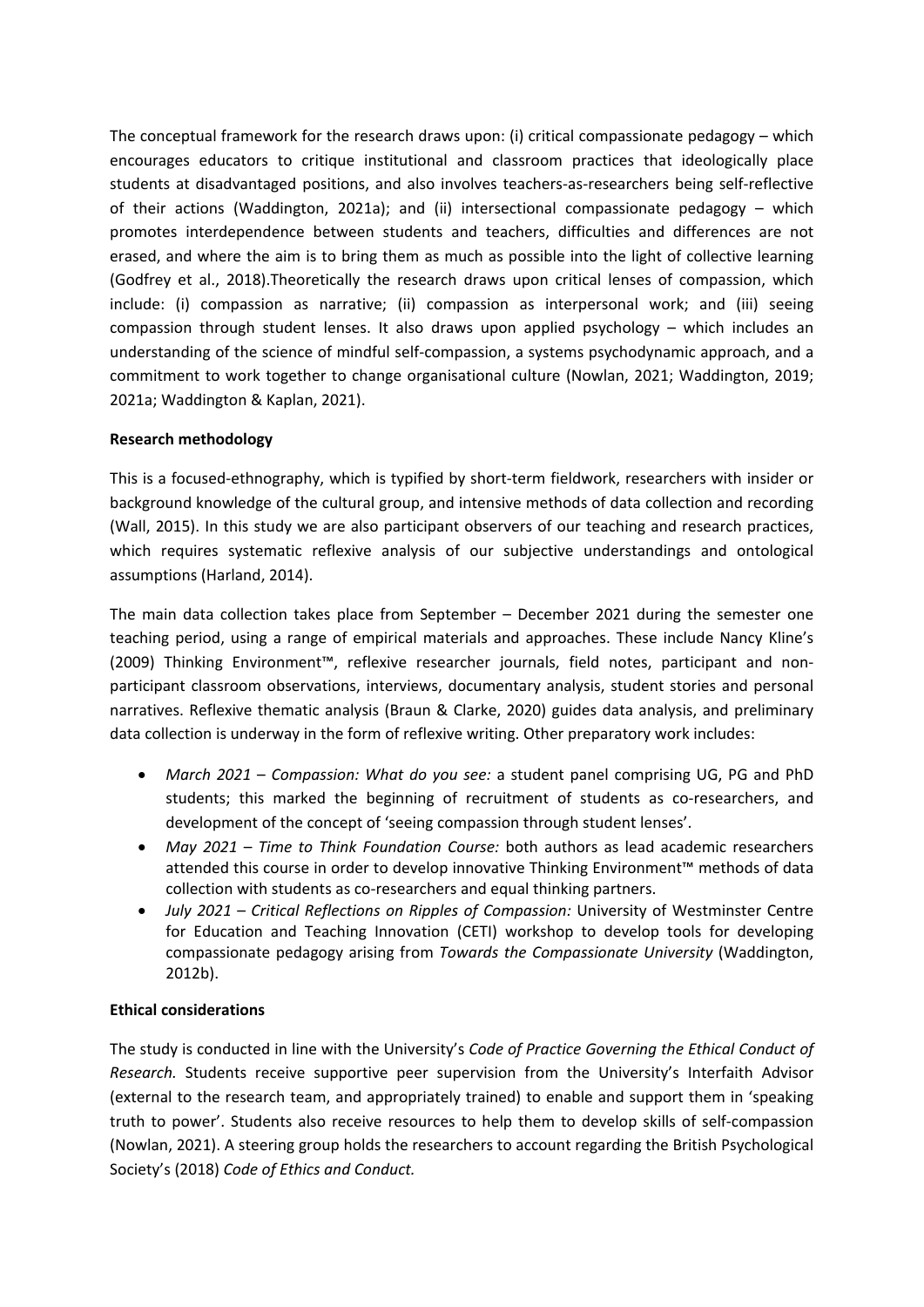#### **Next steps**

Student co-researchers (N=10) will be recruited from the researchers' personal student database from three BSc programmes: Psychology; Cognitive and Clinical Neuroscience; Psychology and Counselling. One PhD student will be recruited from the part-time visiting lecturer database, as doctoral researchers inhabit <sup>a</sup> liminal and precarious position as both students and teachers. This can be stressful, and (Hancock, 2018) recommends that PhD students who teach will benefit from <sup>a</sup> focus on self-compassion and compassion for the students they teach. Innovative arts-based research methods, including movies and music (Leavy, 2020; Waddington & Erbmann, 2021), will be used in data collection and analysis. On completion of data collection <sup>a</sup> 1-day workshop using visual methods of data analysis will capture emerging findings and the characteristics of students as co-researchers and equal equal thinking the partners.

#### **References: References**

Braun, V. & Clarke, V. (2020). One size fits all? What counts as quality practice in (reflexive) thematic analysis? *Qualitative Research in Psychology*. At: <https://www.tandfonline.com/doi/full/10.1080/14780887.2020.1769238>

British Psychological Society, (2018). *Code of Ethics and Conduct.* At: [https://www.bps.org.uk/news](https://www.bps.org.uk/news-and-policy/bps-code-ethics-and-conduct)[and-policy/bps-code-ethics-and-conduct](https://www.bps.org.uk/news-and-policy/bps-code-ethics-and-conduct)

Freire, P. (1992). *Pedagogy of hope: Reliving pedagogy of the oppressed*. London: Bloomsbury Publishing Inc.

Gibbs, P. (Ed.) (2017). *The pedagogy of compassion at the heart of higher education.* Cham: Springer.

Godfrey, P., Larkin-Wells, J., & Frechette, J. (2018). Addressing students' mental health in <sup>a</sup> 'sustainable societies' class: A collective case study in intersectional compassionate pedagogy (ICP). *Journal of Perspectives in Applied Academic Practice, 6*(3), 57-65.

Hancock, J. (2018). Engaging with liminalities and combatting toxicity: A compassionate approach to developing professional identities for PhD students who teach. *Journal of Perspectives in Applied Academic Practice, 6*(3), 66-74.

Harland, T. (2014). Learning about case study methodology to research higher education. *Higher Education Research & Development, 33*(6), 1113-1122.

Kline, N. (2009). *More Time to Think.* London: Cassell.

Leavy, P. (2020). *Method meets art: Arts-based research practice* (3rd ed.). New York, NY: The Guildford Press.

Nowlan, J. (2021). Befriending ourselves: Self-compassion. In K. Waddington (Ed.), *Towards the compassionate university: From golden thread to global impact* (pp. 87-101). Abingdon: Routledge.